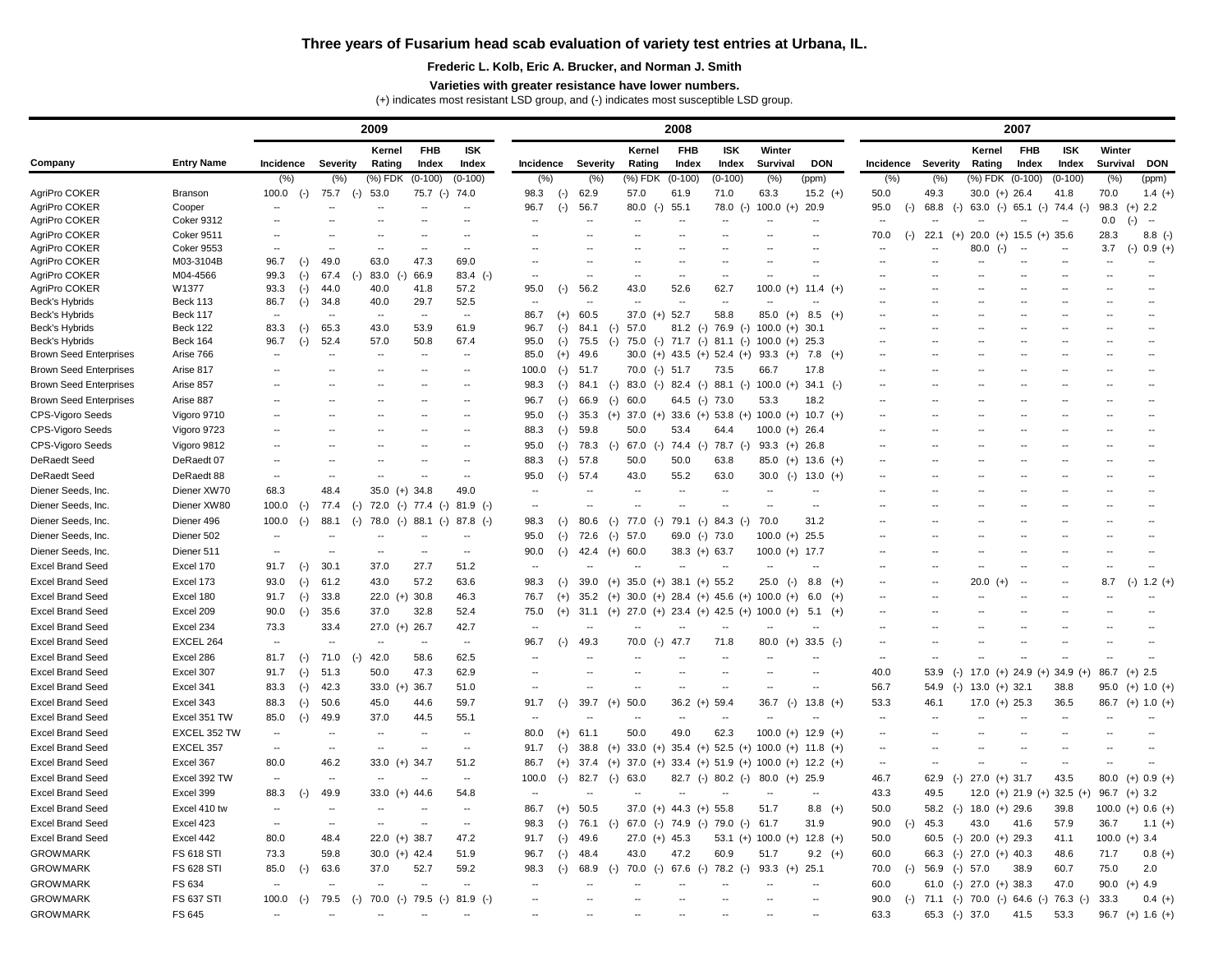|                               | <b>Entry Name</b>            | 2009                             |           |                 |       |                          |                          |                                  | 2008                     |       |                 |       |                     |            |       |               |                                                  |                          | 2007         |                          |       |                                 |               |                 |            |                                  |  |                          |                       |
|-------------------------------|------------------------------|----------------------------------|-----------|-----------------|-------|--------------------------|--------------------------|----------------------------------|--------------------------|-------|-----------------|-------|---------------------|------------|-------|---------------|--------------------------------------------------|--------------------------|--------------|--------------------------|-------|---------------------------------|---------------|-----------------|------------|----------------------------------|--|--------------------------|-----------------------|
| Company                       |                              |                                  |           |                 |       | Kernel                   | <b>FHB</b>               | <b>ISK</b>                       |                          |       |                 |       | Kernel              | <b>FHB</b> |       | <b>ISK</b>    | Winter                                           |                          |              |                          |       |                                 |               | Kernel          | <b>FHB</b> | <b>ISK</b>                       |  | Winter                   |                       |
|                               |                              | <b>Incidence</b>                 |           | <b>Severity</b> |       | Rating                   | Index                    | Index                            | Incidence                |       | <b>Severity</b> |       | Rating              | Index      |       | Index         | <b>Survival</b>                                  |                          | <b>DON</b>   | <b>Incidence</b>         |       | Severity                        |               | Rating          | Index      | Index                            |  | <b>Survival</b>          | DON                   |
| <b>GROWMARK</b>               |                              | (%)                              |           | $(\% )$         |       | $(%)$ FDK                | $(0-100)$                | $(0-100)$                        | (%)                      |       | $(\% )$         |       | (%) FDK             | $(0-100)$  |       | $(0-100)$     | (% )                                             | (ppm)                    |              | (% )                     |       | (%)                             |               | (%) FDK         | $(0-100)$  | $(0-100)$                        |  | (% )                     | (ppm)                 |
| <b>GROWMARK</b>               | <b>FS 659 STI</b><br>FS 8309 | 96.7<br>$\overline{\phantom{a}}$ | $(-)$     | 67.2            | $(-)$ | 57.0                     | 64.9                     | 71.8<br>$\overline{\phantom{a}}$ |                          |       |                 |       |                     |            |       |               | $\overline{\phantom{a}}$                         | $\overline{\phantom{a}}$ |              | 13.3                     |       | 19.0                            |               | 27.0<br>$(+)$   | 2.6        | $(+)$ 20.4 $(+)$ 100.0 $(+)$ 3.1 |  |                          |                       |
| <b>GROWMARK</b>               | W08-01                       |                                  |           |                 |       |                          |                          |                                  | 98.3                     |       | 78.3            |       | 73.0                | 77.2       |       | 82.3          | 100.0                                            | $(+)$<br>33.1            |              |                          | $(+)$ |                                 | $(+)$         |                 |            |                                  |  |                          |                       |
| <b>GROWMARK</b>               | <b>W09-1 STI</b>             | 86.7                             |           | 37.0            |       | $25.0$ (+) 31.7          |                          | 47.1                             | $\overline{\phantom{a}}$ | ( – ) |                 | $(-)$ | $(-)$               |            | $(-)$ | $(-)$         |                                                  |                          |              |                          |       |                                 |               |                 |            |                                  |  |                          |                       |
|                               |                              |                                  | $(-)$     |                 |       |                          |                          |                                  |                          |       |                 |       |                     |            |       |               |                                                  |                          |              |                          |       |                                 |               |                 |            |                                  |  |                          |                       |
| <b>JGL</b>                    | Exp 701                      | $\sim$ $\sim$                    |           |                 |       |                          |                          | $\sim$ $\sim$                    |                          |       |                 |       |                     |            |       |               |                                                  |                          |              | 86.7                     | $(-)$ | 64.7                            | 57.0<br>$(-)$ |                 | 55.8 (-)   | $68.1$ (-)                       |  | 98.3                     | $(+)$ 2.0             |
| <b>JGL</b><br><b>JGL</b>      | Exp 702                      | $\overline{\phantom{a}}$         |           |                 |       |                          |                          |                                  |                          |       |                 |       |                     |            |       |               |                                                  |                          |              | 81.7                     | $(-)$ | 72.3<br>59.8                    | $(-)$ 37.0    |                 |            | 58.8 (-) 60.9                    |  | 80.0                     | $(+)$ 1.8 $(+)$       |
| Kaltenberg Seeds              | Exp 703                      | 80.0                             |           | 64.0            |       | 38.0                     | 51.7                     | 58.5                             |                          |       |                 |       |                     |            |       |               |                                                  |                          |              | 72.5                     | $(-)$ |                                 | 40.0<br>$(-)$ |                 |            | 44.8 (-) 55.7                    |  | 30.0                     | $7.5$ (-)             |
|                               | KW62<br><b>KW63</b>          | 100.0                            |           | 80.4            |       | 62.0                     |                          | 80.4 (-) 78.8 (-)                |                          |       |                 |       |                     |            |       |               |                                                  |                          |              |                          |       |                                 |               |                 |            |                                  |  |                          |                       |
| Kaltenberg Seeds              |                              |                                  | $(-)$     |                 | $(-)$ |                          |                          |                                  |                          |       |                 |       |                     |            |       |               |                                                  |                          |              |                          |       |                                 |               |                 |            |                                  |  |                          |                       |
| Kaltenberg Seeds              | <b>KW70</b>                  | 43.3                             | $(+)$     | 14.0            | $(+)$ | $22.0 (+)$               | 6.2 $(+)$                | $25.9$ (+)                       |                          |       |                 |       |                     |            |       |               |                                                  |                          |              |                          |       |                                 |               |                 |            |                                  |  |                          |                       |
| Kaltenberg Seeds              | <b>KW75</b>                  | 93.3                             | $(-)$     | 53.7            |       | 47.0                     | 49.9                     | 62.8                             |                          |       |                 |       |                     |            |       |               |                                                  |                          |              |                          |       |                                 |               |                 |            |                                  |  |                          |                       |
| Kitchen Seed Co.              | <b>KSC 407W</b>              | 80.0                             |           | 44.5            |       | $35.0$ (+) $34.8$        |                          | 51.3                             |                          |       |                 |       |                     |            |       |               |                                                  |                          |              |                          |       |                                 |               |                 |            |                                  |  |                          |                       |
| Kitchen Seed Company          | <b>KSC 408W</b>              | $\sim$                           |           | $-$             |       | $\overline{\phantom{a}}$ |                          | $\sim$                           | 93.3                     | (-)   | 77.5            | $(-)$ | 37.0<br>$(+)$       | 72.4       | $(-)$ | 65.9          | 100.0                                            | $(+)$                    | $12.7$ (+)   |                          |       |                                 |               |                 |            |                                  |  |                          |                       |
| Kitchen Seed Co.              | <b>KSC 409W</b>              | 93.0                             | $(-)$     | 25.9            |       |                          | 28.0 (+) 24.2 (+) 47.0   |                                  | $\overline{\phantom{a}}$ |       |                 |       |                     |            |       |               |                                                  |                          |              |                          |       |                                 |               |                 |            |                                  |  |                          |                       |
| Lewis Hybrids                 | Lewis 830                    | 80.0                             |           | 60.5            |       | 42.0                     | 48.3                     | 58.8                             | 91.7                     |       | 68.0            | $(-)$ | 70.0<br>$(-)$       | 63.8       | $(-)$ | 75.9<br>$(-)$ | $100.0 (+)$                                      | 25.4                     |              |                          |       |                                 |               |                 |            |                                  |  |                          |                       |
| Lewis Hybrids                 | Lewis 835                    | 91.7                             | $(-)$     | 19.9            | $(+)$ |                          | $23.0$ (+) 18.3 (+) 42.8 |                                  | $\overline{\phantom{a}}$ |       |                 |       |                     |            |       |               |                                                  |                          |              |                          |       |                                 |               |                 |            |                                  |  |                          |                       |
| Lewis Hybrids                 | Lewis 841                    | 100.0                            | $(-)$     | 87.6            | $(-)$ | 57.0                     |                          | $87.6$ (-) $78.9$ (-)            | 96.7                     | $(-)$ | 81.9            | $(-)$ | 73.0 (-) 79.3 (-)   |            |       |               | 82.9 (-) 100.0 (+)                               |                          | 43.5 $(-)$   |                          |       |                                 |               |                 |            |                                  |  |                          |                       |
| Lewis Hybrids                 | Lewis 858                    | $\sim$                           |           |                 |       |                          |                          |                                  | 98.3                     | $(-)$ | 88.3            | $(-)$ | 67.0<br>$(-)$       | 86.9       | $(-)$ | 82.6<br>$(-)$ | $91.7$ (+)                                       |                          | $35.0$ (-)   |                          |       |                                 |               |                 |            |                                  |  |                          |                       |
| Miles Seed                    | <b>EXSEGEN Rachel</b>        | $\sim$                           |           |                 |       |                          |                          |                                  |                          |       |                 |       |                     |            |       |               |                                                  |                          |              | $\overline{\phantom{a}}$ |       |                                 |               | 40.0            |            |                                  |  | 3.7                      | $8.3$ (-)<br>$(-)$    |
| Miles Seed                    | <b>EXSEGEN Lydia</b>         | --                               |           |                 |       |                          |                          |                                  |                          |       |                 |       |                     |            |       |               |                                                  |                          |              | 95.0                     | $(-)$ | 68.1                            | $(-)$         | $73.0$ (-)      |            | 65.0 (-) 78.2 (-)                |  | 30.0                     | $0.8 (+)$             |
| <b>Miles Seed</b>             | <b>EXSEGEN Dinah</b>         |                                  |           |                 |       |                          |                          |                                  |                          |       |                 |       |                     |            |       |               |                                                  |                          |              | 60.0                     |       | 35.5 (+) 20.0 (+) 22.8 (+) 36.7 |               |                 |            |                                  |  | 68.3                     | $1.6 (+)$             |
| MWS Seed                      | <b>MWS 135</b>               | $\sim$                           |           |                 |       |                          |                          | $\sim$                           | 86.7                     | $(+)$ | 68.0            | $(-)$ | 70.0<br>$(-)$       | 59.3       |       | 74.4          | $100.0 (+) 26.2$                                 |                          |              |                          |       |                                 |               |                 |            |                                  |  |                          |                       |
| Pioneer Hi-Bred Int'l         | Pio 25R39                    | 95.0                             | $(-)$     | 50.6            |       | 53.0                     | 48.0                     | 65.0                             |                          |       |                 |       |                     |            |       | $\sim$        |                                                  |                          |              |                          |       |                                 |               |                 |            |                                  |  |                          |                       |
| Pioneer Hi-Bred Int'l         | Pio 25R47                    | 100.0                            | $(-)$     | 74.1            | $(-)$ | $70.0$ (-)               | 74.1<br>$(-)$            | $80.2$ (-)                       | 96.7                     | (-)   | 48.1            |       | $73.0$ (-)          | 47.3       |       | 72.8          | $100.0 (+) 38.6 (-)$                             |                          |              | 63.3                     |       | 46.4                            |               | 60.0            | 29.3       | 56.9                             |  |                          | $100.0 (+) 3.2$       |
| Pioneer Hi-Bred Int'l         | Pio 25R54                    | 85.0                             | $(-)$     | 48.4            |       | $30.0$ (+) 39.2          |                          | 52.0                             | 98.3                     |       | 66.1            | $(-)$ | 50.0                | 64.6       | $(-)$ | 69.3          | $80.0$ (+) 18.7                                  |                          |              | 56.7                     |       | $35.2$ (+)                      |               | $27.0 (+)$      |            | $20.1$ (+) 38.2                  |  | 43.3                     | 4.2                   |
| Pioneer Hi-Bred Int'l         | Pio 25R56                    | 91.7                             | $(-)$     | 35.7            |       | 60.0                     | 33.6                     | 62.2                             | 81.7                     | $(+)$ | 72.1            | $(-)$ | 47.0                | 58.6       |       | 64.8          | $100.0 (+) 19.1$                                 |                          |              | 23.3                     | $(+)$ | 39.1                            |               | 33.0            |            | $9.6$ (+) 32.1 (+)               |  |                          | $100.0 (+) 3.8$       |
| Pioneer Hi-Bred Int'l         | Pio 25R62                    | 98.3                             | $(-)$     | 44.4            |       | 67.0                     | 43.6                     | 69.5                             | 96.7                     |       | 67.9            | $(-)$ | 43.0                | 65.5       | $(-)$ | 66.7          | $100.0 (+) 39.5 (-)$                             |                          |              |                          |       |                                 |               | $\sim$          |            |                                  |  |                          |                       |
| Pioneer Hi-Bred International | Pio 25R63                    | $\sim$                           |           | --              |       | $\overline{\phantom{a}}$ | $\sim$                   | $\sim$                           |                          |       |                 |       |                     |            |       |               |                                                  |                          |              | 70.0                     | $(-)$ | 47.9                            |               | 53.0            | 35.1       | 56.7                             |  | 60.0                     | $1.3 (+)$             |
| Pioneer Hi-Bred Int'l         | Pio 25R78                    | 80.0                             |           | 62.6            |       | 57.0                     | 49.0                     | 65.5                             |                          |       |                 |       |                     |            |       |               |                                                  |                          |              | 63.3                     |       | 54.8                            | $(-)$         | 37.0            | 35.7       | 50.1                             |  | 75.0                     | 3.2                   |
| <b>Pro Seed Genetics</b>      | <b>PRO 200</b>               | 93.3                             | $(-)$     | 52.7            |       | 37.0                     | 49.1                     | 58.5                             |                          |       |                 |       |                     |            |       |               |                                                  |                          |              |                          |       |                                 |               |                 |            |                                  |  | $\overline{\phantom{a}}$ |                       |
| Pro Seed Genetics             | <b>PRO 240</b>               | 83.3                             | $(\cdot)$ | 61.8            |       | $35.0$ (+) $51.9$        |                          | 57.5                             |                          |       |                 |       |                     |            |       |               |                                                  |                          |              |                          |       |                                 |               |                 |            |                                  |  |                          |                       |
| Public                        | Bess                         |                                  |           |                 |       |                          |                          |                                  | 90.U                     | $(-)$ | 31.9            |       |                     |            |       |               | (+) 37.0 (+) 28.2 (+) 51.2 (+) 43.3 (-)          |                          | $12.7$ (+)   | 70.0                     | $(-)$ | 46.3                            |               | 28.0 (+)        | -32.4      | 45.9                             |  |                          | 20.0 (-) 2.2          |
| Public                        | Ernie                        | $\sim$                           |           |                 |       | --                       |                          | $\sim$                           | 91.7                     | $(-)$ | 43.8            |       |                     |            |       |               | (+) 23.0 (+) 40.0 (+) 50.0 (+) 30.0 (-) 12.4 (+) |                          |              | 90.0                     | $(-)$ | 54.8                            | 33.0<br>$(-)$ |                 |            | 49.3 (-) 57.4                    |  |                          | $20.0$ (-) 3.0        |
| Public                        | Kaskaskia                    | 93.3                             | $(-)$     | 58.1            |       | 52.0                     | 54.3                     | 66.1                             | 98.3                     | $(-)$ | 63.9            |       | 50.0                | 63.0       |       | 68.7          | $100.0 (+) 26.8$                                 |                          |              | 36.7                     |       | $36.9$ (+) $33.0$               |               |                 |            | $13.5 (+) 35.4$                  |  |                          | $100.0 (+) 1.9$       |
| Public                        | McCormick                    | $\overline{\phantom{a}}$         |           |                 |       | --                       |                          | $\overline{\phantom{a}}$         | 93.3                     | $(-)$ | 53.6            |       | 33.0 (+) $48.9$     |            |       | 57.4          | 60.0                                             |                          | $13.5$ (+)   | 92.5                     | $(-)$ | 59.4 (-) 50.0                   |               |                 |            | $55.2$ (-) 65.6 (-)              |  |                          | $18.3$ (-) 3.0        |
| Public                        | Patterson                    |                                  |           |                 |       |                          |                          |                                  | 88.3                     | $(-)$ | 64.1            |       | 43.0                | 57.4       |       | 63.1          | $100.0 (+) 16.2$                                 |                          |              | 50.0                     |       | 60.0 (-) 30.0 (+) 34.0          |               |                 |            | 45.0                             |  |                          | $100.0$ (+) $1.5$ (+) |
| Public                        | Roane                        | $\sim$                           |           |                 |       |                          |                          | $\sim$                           | 90.0                     | $(-)$ | 34.1            | $(+)$ | 40.0                | $30.2 (+)$ |       | $53.2 (+)$    | 76.7 (+) $13.4$ (+)                              |                          |              | 63.3                     |       | 41.6                            |               | $17.0$ (+) 28.6 |            | 38.2                             |  |                          | $95.0$ (+) $1.5$ (+)  |
| Public                        | Sisson                       | $\overline{\phantom{a}}$         |           |                 |       |                          |                          | $\overline{\phantom{a}}$         | 100.0                    |       | $(-)$ 52.8      |       | 73.0 (-) 52.8       |            |       | 75.2          | 48.3                                             | 32.6                     |              | 86.7                     | $(-)$ | 64.0                            | $(-)$ 50.0    |                 |            | $55.4$ (-) 65.2 (-)              |  | 70.0                     | 4.6                   |
| Public                        | Truman                       | $\sim$                           |           |                 |       | --                       |                          | $\overline{\phantom{a}}$         | 95.0                     |       | 22.2            | $(+)$ | $38.0$ (+) 21.1 (+) |            |       | $50.2 (+)$    | $20.0$ (-)                                       |                          | $10.3$ (+)   | 40.0                     |       | 17.3                            | $(+)$         |                 |            | 13.0 (+) 7.0 (+) 19.2 (+)        |  | 50.0                     | $1.3 (+)$             |
| University of Illinois        | 94-1653                      | 90.0                             | $(-)$     | 49.1            |       | 35.0 (+)                 | 44.2                     | 55.7                             | 91.7                     | $(-)$ | 54.6            |       | 37.0 $(+)$ 49.6     |            |       | 58.5          | 86.7 (+) 14.4 (+)                                |                          |              | 63.3                     |       | 60.5                            | $(-)$         | 40.0            | 38.2       | 53.2                             |  |                          | $100.0 (+) 2.0$       |
| University of Illinois        | IL99-12976                   | $\sim$                           |           |                 |       | --                       |                          | $\overline{\phantom{a}}$         | $\overline{\phantom{a}}$ |       |                 |       |                     |            |       | --            |                                                  |                          |              | 70.0                     | $(-)$ | 64.4 (-)                        |               |                 |            | $30.0$ (+) 45.2 (-) 52.3         |  |                          | $81.7$ (+) $1.2$ (+)  |
| University of Illinois        | IL99-15867                   | $\sim$                           |           |                 |       |                          |                          |                                  | $\overline{\phantom{m}}$ |       | $\sim$          |       |                     |            |       | --            |                                                  | --                       |              | 63.3                     |       | 44.4                            |               | $23.0 (+) 27.0$ |            | 41.7                             |  | 60.0                     | $1.3 (+)$             |
| University of Illinois        | IL00-8530                    | $\sim$                           |           |                 |       |                          |                          |                                  | $\overline{\phantom{a}}$ |       | $\sim$          |       |                     |            |       |               |                                                  | $\overline{\phantom{a}}$ |              | 61.7                     |       | 45.3                            |               | $17.0 (+) 31.1$ |            | 38.8                             |  |                          | 96.7 (+) $1.5$ (+)    |
| University of Illinois        | IL01-11934                   | $\sim$                           |           |                 |       | --                       |                          | $\overline{\phantom{a}}$         | $\overline{\phantom{a}}$ |       | $\sim$          |       | --                  |            |       |               | --                                               |                          | $\mathbf{u}$ | 63.3                     |       | 48.8                            |               | $27.0 (+) 29.9$ |            | 44.3                             |  |                          | 96.7 (+) $1.4$ (+)    |
| University of Illinois        | IL02-19463                   | $\overline{\phantom{a}}$         |           |                 |       |                          |                          |                                  |                          |       |                 |       |                     |            |       |               |                                                  | $\overline{\phantom{a}}$ |              | 50.0                     |       | 57.8 (-) 15.0 (+) 29.3          |               |                 |            | 38.3                             |  |                          | 100.0 (+) 1.4 (+)     |
| University of Illinois        | IL02-23168                   | $\overline{\phantom{a}}$         |           |                 |       |                          |                          |                                  |                          |       |                 |       |                     |            |       |               |                                                  | $\overline{\phantom{a}}$ |              | 76.7                     | $(-)$ | 56.9                            |               |                 |            | $(-)$ 22.0 $(+)$ 44.3 $(-)$ 48.8 |  | 60.0                     | $0.9 (+)$             |
| University of Illinois        | IL96-6472                    | --                               |           |                 |       |                          |                          |                                  |                          |       |                 |       |                     |            |       |               |                                                  | $\overline{\phantom{a}}$ |              | 43.3                     |       | 58.7 (-) 18.0 (+) 28.2          |               |                 |            | 38.0                             |  |                          | 90.0 (+) 0.6 (+)      |
| University of Illinois        | IL97-6755                    | --                               |           |                 |       | --                       |                          | $\sim$                           | $\overline{\phantom{a}}$ |       |                 |       |                     |            |       |               | --                                               | --                       |              | 4.3                      | $(+)$ | 53.5                            | $(-)$         |                 |            | $13.0$ (+) $2.3$ (+) $22.7$ (+)  |  |                          | $100.0 (+) 0.4 (+)$   |
| <b>UAP Distribution</b>       | Dyna-Gro 404                 | $\overline{\phantom{a}}$         |           |                 |       |                          |                          | $\overline{\phantom{a}}$         | 93.3                     |       | $(-)$ 77.3      | $(-)$ | 70.0 (-) 72.2 (-)   |            |       | 79.2<br>$(-)$ | $100.0 (+)$                                      | 26.3                     |              |                          |       |                                 |               |                 |            |                                  |  |                          |                       |
| <b>UAP Distribution</b>       | Dyna-Gro 459                 | $\sim$                           |           | --              |       | --                       | $\overline{\phantom{a}}$ | $\sim$                           | 88.3                     | $(-)$ | 62.5            |       | $30.0 (+) 56.0$     |            |       | 57.2          | $100.0 (+)$                                      |                          | 7.4 $(+)$    |                          |       |                                 |               |                 |            |                                  |  |                          |                       |
| Virginia Tech                 | Jamestown                    | 86.7                             | $(-)$     | 44.1            |       | 43.0                     | 38.4                     | 56.6                             |                          |       | $\sim$          |       |                     |            |       |               |                                                  |                          |              |                          |       |                                 |               |                 |            |                                  |  |                          |                       |
| Virginia Tech                 | Roane                        | 93.3                             | $(-)$     | 28.8            |       | $35.0 (+) 27.1$          |                          | 50.6                             |                          |       | $\sim$          |       |                     |            |       |               |                                                  |                          |              |                          |       |                                 |               |                 |            |                                  |  |                          |                       |
| <b>Wilkin Seed Grains</b>     | Wilken W 103                 | 85.0                             | $(-)$     | 68.5            | $(-)$ | 47.0                     | 58.4                     | 64.7                             | 85.0                     | $(+)$ | 54.8            |       | 67.0 (-) 47.2       |            |       | 68.6          | $100.0 (+) 35.0 (-)$                             |                          |              | --                       |       |                                 |               |                 |            |                                  |  | $\overline{\phantom{m}}$ |                       |